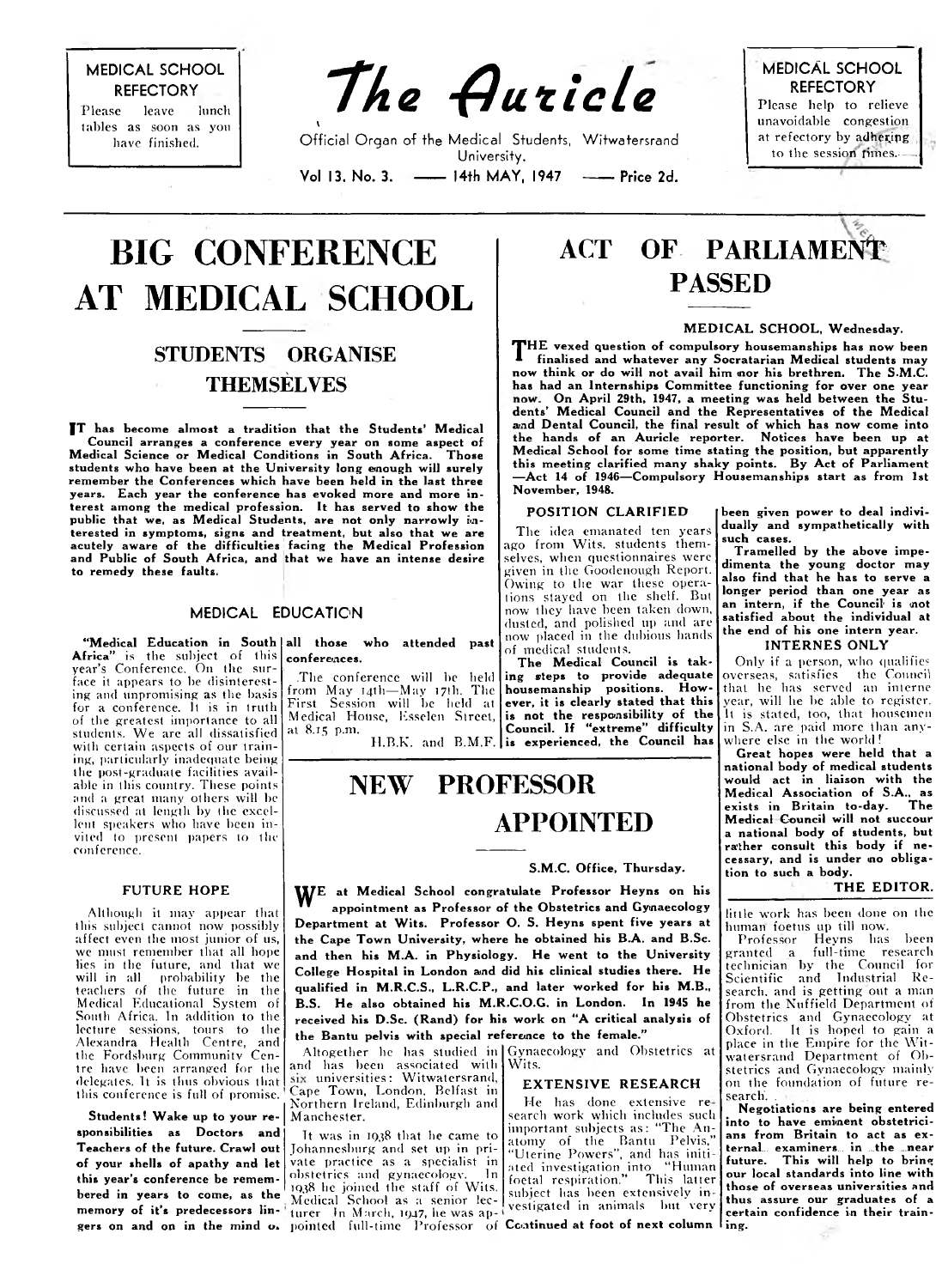# **Social and Cultural Boom**

#### STUDENTS' INTEREST

#### **MEDICAL SCHOOL, Tuesday.**

**I OOKING** around at Medical School, one cannot help but feel **the changed atmosphere created by the participation of more and more students in more and more social and cultural enterprises. The malaise which necessarily followed years of war has** spent itself and students at Medical School and at the University are sitting up and taking notice.

#### SOCIETIES FLOURISH

so many societies and clubs, so **not, it is my sincere conviction** many researches and so much humanitarian work, as flourish in our midst to-day. Those of you to whom 'Varsity is "merely a collection of over-crowded, uncomfortable lecture rooms conven-**colleagues are swelling ....** iently (or otherwise) slung together in the same locality", those of you who do not thrill to the emotion aroused by membership of our young growing still thriving medical school, to you, I say, look around, lift to you, I say, look around, <sup>int</sup> the research programme: Hous-<br>up your eyes and discern the ling for the Common Man, and spirit actuating your fellow-students.

**Do you know, for example, the** work of the students exerting **themselves for human betterment at non-European hospitals and townships, the labours of those who seek knowledge from these sources to apply and prac-**



Never before have there been **tice and ameliorate? If you do that you are missing nine-tenths of the adventure and the fullness of real 'Varsity' life. But your numbers are getting fewer and the ranks of your more fortunate**

#### **N .U .S A .S . CO NFERENCE**

As witness of this, I may cite the subjects chosen for the forth-<br>coming N.U.S.A.S. Research coming **N.U.S.A.S. Conference,** to be held at Capetown from 30th June to 4th July Listen to the main headings 01 ing for the Common Man, and Community Life, the latter em-<br>bracing Community Centres Community Health Centres and Adult Education. Over 150 students from twelve universities and colleges will meet to discuss these topics and to formulate plans for more research and more work. What do these subjects indicate ?

This certainly shows that the Annual Conference is intended to be something more than a glorious opportunity for South African students to get together and paint the town red. No, on the contrary, — it provides an opportunity for research into the immediate practical and pressing problems of the country. From this research, who can tell but important contributions may be made to research and knowledge on the issues confronting South Africa with such urgency to-day. In this way, even the puny student can aid, serve and advance the welfare of the land. As our Stoep Philosopher used to say: "Dit laat 'n mens dink!"

PHILIP V. TOBIAS



Printed by Prompt P. & P. Co., 7 Harris St., Westgate, Joh'burg,

### MEDICALS VISIT SPRINGFIELD

#### From Our Correspondents, B.M.F. and O.M.

**JVURING the past week we were fortunate to be among a party** of students who attended a course arranged by the N.U.S.A.S. **Health Group at the Springfield Health Centre in Durban. This institution is one of many that the Government is erecting all over the Union and whose aim it is to treat disease from a preventative rather than a curative aspect. It is, however, of additional importance in that, apart from its duties as a health centre, it acts as a training centre and turns out staffs to maintain these Government institutions. Doctors, too, attend courses in social**ised medicine, but the main emphasis is on the training of Health **Assistants, who as agents in health services came as a novelty to us students.**

The course that Dr. Sydney Kark, the director of the centre, had arranged for us consisted of lectures, tours, inspections and discussions on the organisation and functions of the Health Centre.

We were shown the importance of obtaining a full and concise history of the family group. A general discussion on the family was routinely held by all members of the centre, and any treatment that was advocated for any individual had to be agreed upon by all the staff. Annual health examinations are performed regularly on each member of the community. Great importance is attached to this and various persuasive methods are employed to see that the people attend regularly.

#### **BABY DEVELOPMENT**

The centre takes great interest in the health and development of the baby and the pre-school child, and the centre Psychologist plays an important part here in diagnosing and correcting developmental defects at the earliest possible time. For the preschool child a nursery school is maintained where child guidance is dispensed and free meals are supplied.

Several tours were also arranged enabling us to examine some of the living conditions of the Indian community at Springfield. These, as may be expected, are very bad; poverty was usually extreme and cleanliness seldom found. Living under such conditions, the health centre must certainly have come as a blessing.

The greatest single event of the week was probably the visit to the Friends and the Sick Association (F.O.S.A.) contact T.B. settlement. This institution which caters for the Indian community, owes its success entirely to one individual and his wife Paul and Nell Sykes. This settlement admits all T.B. contacts and convalescents, feeds them and houses them until all possibility of their contracting or spreading the disease has been eliminated.

One aspect of health centres other health centres during our **that stood out very clearly wa\*** vacations.

### RAIDS GN T.U.C.S.

**From Our News Editor.**

**Our raids on Tukkies and viceversa have been adversely criticised in the Daily Press recently. Apparently we are merely copying the example of London hospitals, who used to bold pitched battles in the old days, and our one aim is to hammer each other and inflict as much material damage in the process as possible.**

**Those of us who took part in the raids have been cruelly mis**led. We imagined that we were **journeying to Pretoria in an atiempt to capture the T.U.C. cheer leader, with possibly one or two mascots, the idea being to demoralise 'their support for Inter-'Varsity. But no, all our raid committee was after were their college gates and university steps.**

**the aggravating and frustrating antagonism between the Union Government, the Provincial** Authorities and the Town Cor**poration. For example, the Durban Corporation's ambulance can go no further than the city's boundary, so that any person dangerously ill 500 yards further away either gets to the boundary under his own steam or dies where he is. Also these Government health centres are mot allowed to maintain a hospital, as hospitals are controlled by the Provincial Councils. There could be no doubt in our minds when we left of the urgent necessity of control of Medical Services in the country by the Union Govenament itself.**

We have also come to the conclusion that to practice medicine in South Africa a knowledge of the tribal customs and beliefs of the Africans and the caste systems of the Indians is essential. We feel that a course covering these matters should be intro-duced into our medical curriculum. In future wc hope to organise visits , to Springfield and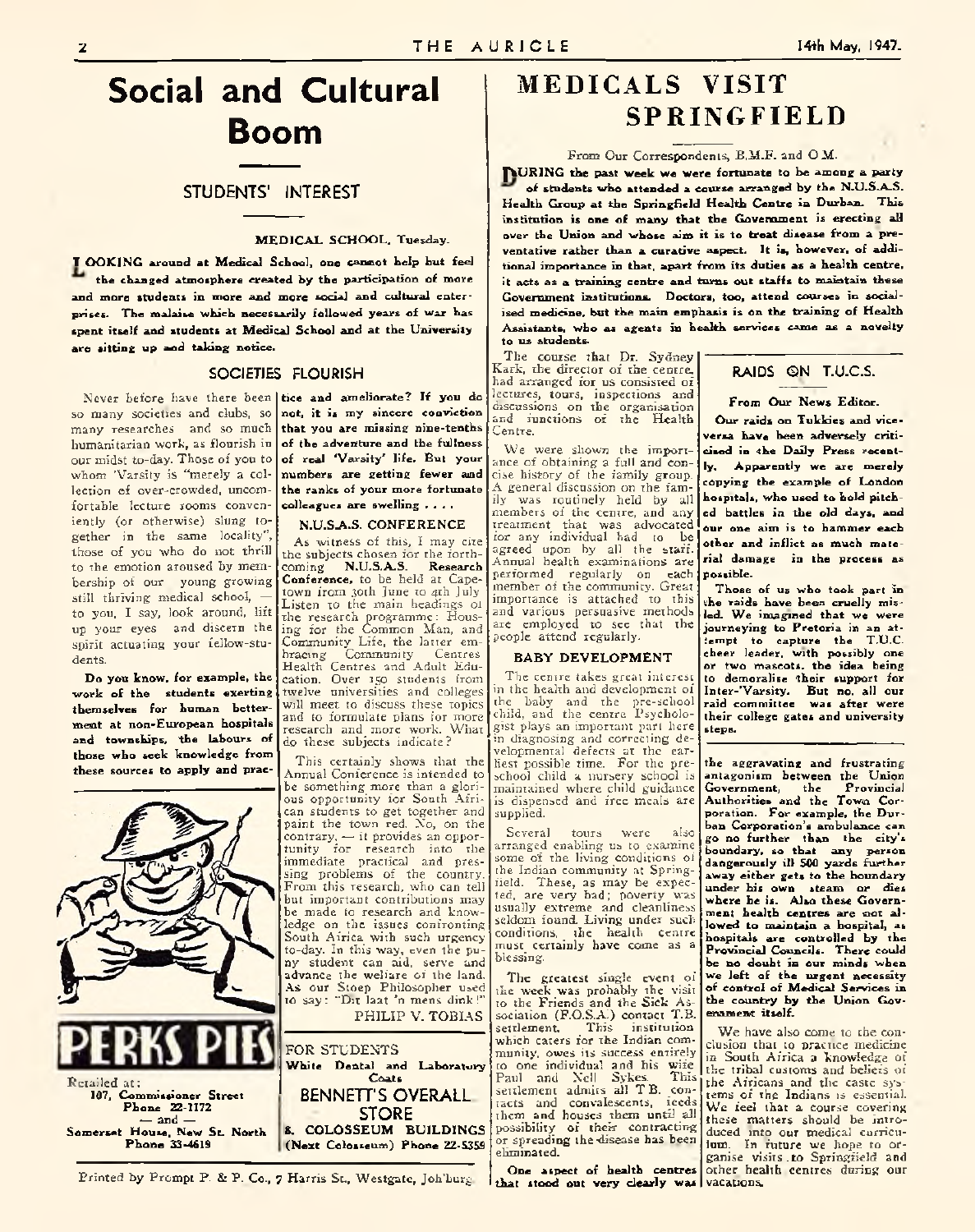### » **DOBBELARY »**

**HERDIE** dobbelary besigheid is nou nie juis 'n kind wat uit die **IERD IE dobbelary besigheid is aou nie juis 'n kind wat uit die Ek is byna seker dat ek erens gelees het dat die dobbelaarsgees al uit in die verre verlede bestaan het; dit wil se, toe daardie fris kerels, die Grieke en Romeine, nog die baas oor die wereld gespeel het. Hulle het nie alleen hulle skatte in die waagskaal gestel nie, maai- soms ook hul lewens. (Ek hoop dat nog 'n Latynse of Grieksegeleerde hiermee oorhoop le.) Nou ja, om soiets te verrig moet 'n man darem fier van gees wees, met die dobbel-liefde soos soetwyn in sy are.**

'n bohaai opskop as 'n man 'n tien-sjieling nootjie op 'n perd wil waag, al is dit dan die volgende week se drankgeldjies. Dit sou nogal tot voordeel strek, want uit die drank kom net hoofpyn, en uit die "bookie" miskien 'n paar pond.

■ Maar om nou oor 'n saak te gesels wat my na aan die hart le, d.w.s., die invoering van 'n Staatslotery in Suid-Afrika. Ek het die saak nou al uit alle oogpunte beskou en ek kan daar geen kwaad in sien nie. Die nudele waarop so baie handhawers van ons morcle wys, is nou myns insiens, pure kaf. As hulle teen die iotery is, behoort hulle net so seer teen perde- en hondereisies gekant te wees maar tog is baie van hulle op die reisiesbane te sien.

Die voordele van 'n Staatslotery oortref die sogenaamde euwels. Met die laaste Rhodesiese Iotery bv. is byna £26,00 vir hospitale en ander publieke inrigtings in Rhodesie beskikbaar gestel. Die oorgrote meerderheid van hierdie geld is uit die Unie aikomstig. Waarom bestee ons dit dan nie aan ons eie inrigtings nie? Daar is b.v. duisende naturelle vir wie daar geen hospitaalgeriewe bestaan nie, dus neem hulle hulle toevlug tot toordokters.

#### **VRYE HOSPITALE**

**Die Provinsiale regering dreig alweer met nuwe belastings om vir die vrye hospitaal skema te** betaal, terwyl sulke groot som**me op 'n skinkbord aangebied word. Dit is aou maar die menselike natuur om teen belastings gekant te wees. Neem 'n man se pond as belasting en daar is geraas en gebrom en dreigemente om vir die ,.ander party" te stem, maar gee horn 'n kans om 'n ietsie terug te kry, en hy sal die pond lag-lag betaal. Dit is** *'a* **goeie ding vir ons landsbestuurders om te onthou, dat die ge-wildheid van enige Regering van sy handelswyse met betrekking tot belastings afhang.**

Daar is weer ander wat sc dat 'n arm man nie sal wcet wat om met so'n groot bedrag te mask as hy die eerste prys wen nie. Nou vra ek jou, geagte leser! Daar is natuurlik altyd gekke in die wereld. Party van hulle word skatryk gebore en gaan vrekarm dood, so dis nie net die ryk man wat geld kan hanteer nie. Myns insiens is dat die meeste mense wat lotery-kaartjies uitneem, presies weet wat hulle met die geld wil doen as hulle miskien n prys wen — huiskoop, plaas-

Waarom sal ons dan vandag so koop, verband afbetaal, ens. Dink aan die geluk wat soiets kan teweegbring. Waarom dan altyd n mens in die duisternis van die armoede wil afdruk.

> Die wat daarteen gekant is om gemeende godsdienstige redes is dit nie Godswil dat alma] moet vrolik wees nie, en vry van sorge oor die dag van more ? Dit is n welbckcndc ieit dat wonderwerkc nie meer aan die orde van die dag is nie. Daar sal dus geen geld deur die skoorsteen val waar daar bitter peinsings is hoe om geld vir die huishuur, kos, klere en miskien nog dokters-onkostc te kry nie. Gee dan aan sulke mense tog net die hoop, op sigself 'n pragtige ding wat die oe laat glinster en die gelaatskleur bios, en wie weet dat hulle loterykaartjie nie miskien die sleutel\_tot 'n stralende toekoms | hou nie.

Dus, uit die weg met die teenstribbelaars, meeste van wie self n kaartjie in die bmnesak verberg, en laat ons n Iotery instel. Die voordele is enorm.

L. GRIESSEL.

Breathes there a man with a soul so dead

Who never turned around and said:

STUDENTS & MEDICAL SUPPLIES (PTY-), LTD. (Opp. Non-European Hospital)

**IN STR U M E N TS**

**Also Cigarettes and Tobacco.**

**T E X T B O O K S and**

CENTRAL NEWS AGENCY, LIMITED **HANDEL HOUSE BRANCH**

"Mmmmm, not bad!"

with:

STATIONERY,

### THE DESCENT OF MAN

**Three monkeys sat in a cocoanut tree. Discussing things as they are said to be. Said one to the others, "Now, listen, you two.**

- **There's a certain rumour that can't be true. That man descended from our noble race.**
- **The very idea is a disgrace. No monkey ever deserted his wife.**
- **Or starved her babies and ruined her life. And you've never known a mother monk To leave her babies with others to bunk.**
- **Or pass them on from one to another.**
- **Till they scarcely know who is their mother. And another thing you'll never see,**
- **A monk build a fence round a cocoanut tree. And let the cocoanuts go to waste,**
- **Forbidding all other monks to taste;**
- Why, if I'd put a fence round a cocoanut tree, Starvation would force you to steal from me;
- **Here's another thing a monk won't do—**

**Go out at night and get on a stew.**

**Or use a gun or club or knife,**

**T o take some other monkey's life.**

**Yes, man descended — the 'ornery cuss, But, brother, he didn't descend from us."**

#### WANTED

Old gramophone records needed urgently by Social Services Society Depot, S.M.C. Office.

#### PRIZES

The prize of 10/- for the best (T)Ruthless Rhyme\_goes to. Mr. H. D. Friedberg of fifth year. Another prize of :o/- is offered for the best (T) Ruthless Rhyme for the next issue. While doing a P.M. Doc B ------- Said, while wielding his knife like a wrecker, "To describe this condition, "Requires the discretion, 'The wit and sagacity of Flecker." A prize of 2/6 goes to\_ Mr. J. Abelson of third year for the best joke received this issue. Every issue carries a similar chance for you. Friend: Why did you name your son Opium? Mother: When he was born I looked through the dictionary

and found the word\_ Opium, meaning "the juice of a wild poppy" and was his Poppy wild!



*Stockists of . .* All University Prescribed Textbooks and Stationery.

*Lists on Application*

Order Early and Avoid Delay

BOOKSELLERS TO THE WITWATERSRAND UNIVERSITY. 97 Eloff Street, Johannesburg.

Telephone 22-6747. - - — P.O.- Box 116 1.

**M r. Raikes has informed the Conference Committee that arrangements have been made to cancel any classes which may** conflict with the holding of the **conference on M ay 14th— 17th.** *Stockists of*

STOP PRESS

SECOND HAND BOOKS JENNINGS BOOK \_ STORE 43 Simmonds Street,

JOHANNESBURG



**Hairdresser, Tobacconist, Bookseller, Newsagent & Stationer.**

**53a, Kotze Street, Hillbrow, JOHANNESBURG •**

Try our Loose Tobaccos. Cavendish and Rhodesian Mixtures; also Carnarvon Mixtures.

> NEAREST TO YOUR MEDICAL SCHOOL •

ENGLISH AND AMERICAN PERIODICALS BY EVERY  $MAL$ •

**Telephone 44-1946**